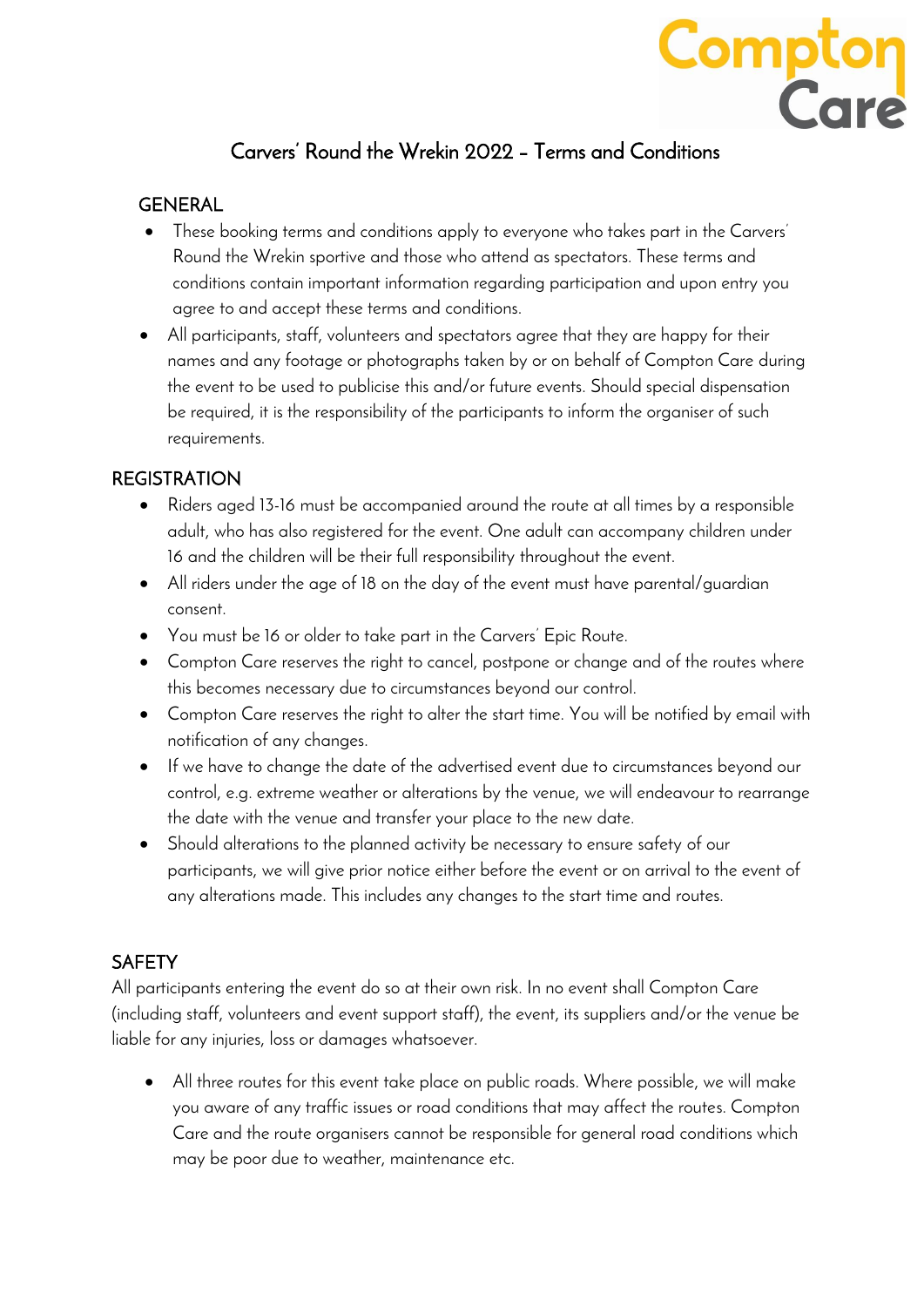- For your safety and enjoyment of the event, we ask that you follow the routes laid out. You should be aware that when riding on a public highway the function of marshals is only to indicate direction and that you are responsible for deciding if the movement is safe.
- You agree to abide by the British Cycling Regulations for non-competitive cycling events and understand and agree that you participate in the event entirely at your own risk, that you must rely on your ability in dealing with all hazards, and that you must ride in a manner which is safe to yourself and others.
- As far as we are aware, there are no planned roadworks that would interfere with the participation of this event. We will endeavour to inform you of any roadworks on the event day.
- You agree to wear the wristband you will be sent in your Registration Pack. This should hold emergency contact details of someone who can be contacted should you be involved in an accident or be injured.
- If you are unable to complete your chosen route in full, you should let Event Control know if possible. Alternatively, if safe to do so, please stay on the route and a broom wagon will pick you up.
- This event is open to all levels of physical activity. Participants make the decision to take part and must be satisfied that this activity is suitable for them as individuals. Neither Compton Care nor its affiliates can be held accountable for aggravation to illness or injury sustained due to participation in this activity.
- Participants are recommended to seek advice from their medical practitioner prior to taking part in this event and make provisions to ensure their safe participation.
- Participants are asked to come equipped with the necessary clothing, medication and nourishment that is required to enable enjoyable and safe participation in this activity.
- It is the participant's responsibility to come suitably dressed for the event. The event organisers take no responsibility for loss or damage to any shoes or clothing or other personal possessions.
- British weather is known to be changeable, so be aware that conditions may be bright and sunny or cold, wet and windy. Please dress appropriately for the weather on the day. We suggest you bring a change of clothes for the journey home.
- Any personal belongings brought to the event are left entirely at participants' risk. There is no designated bag drop area at this event.
- There is designated parking for this event at the venue. We ask for a £1 per car donation to Compton Care for this facility. The car park will not be manned and all cars are parked at the owners' risk.
- Alcohol will be on sale at Dudley Kingswinford Rugby Club. The organiser reserves the right to disqualify anyone who is under the influence of alcohol or drugs, whether consumed prior to commencement or during the event. This is done in order to prevent risk to the safety and enjoyment of yourself and others.